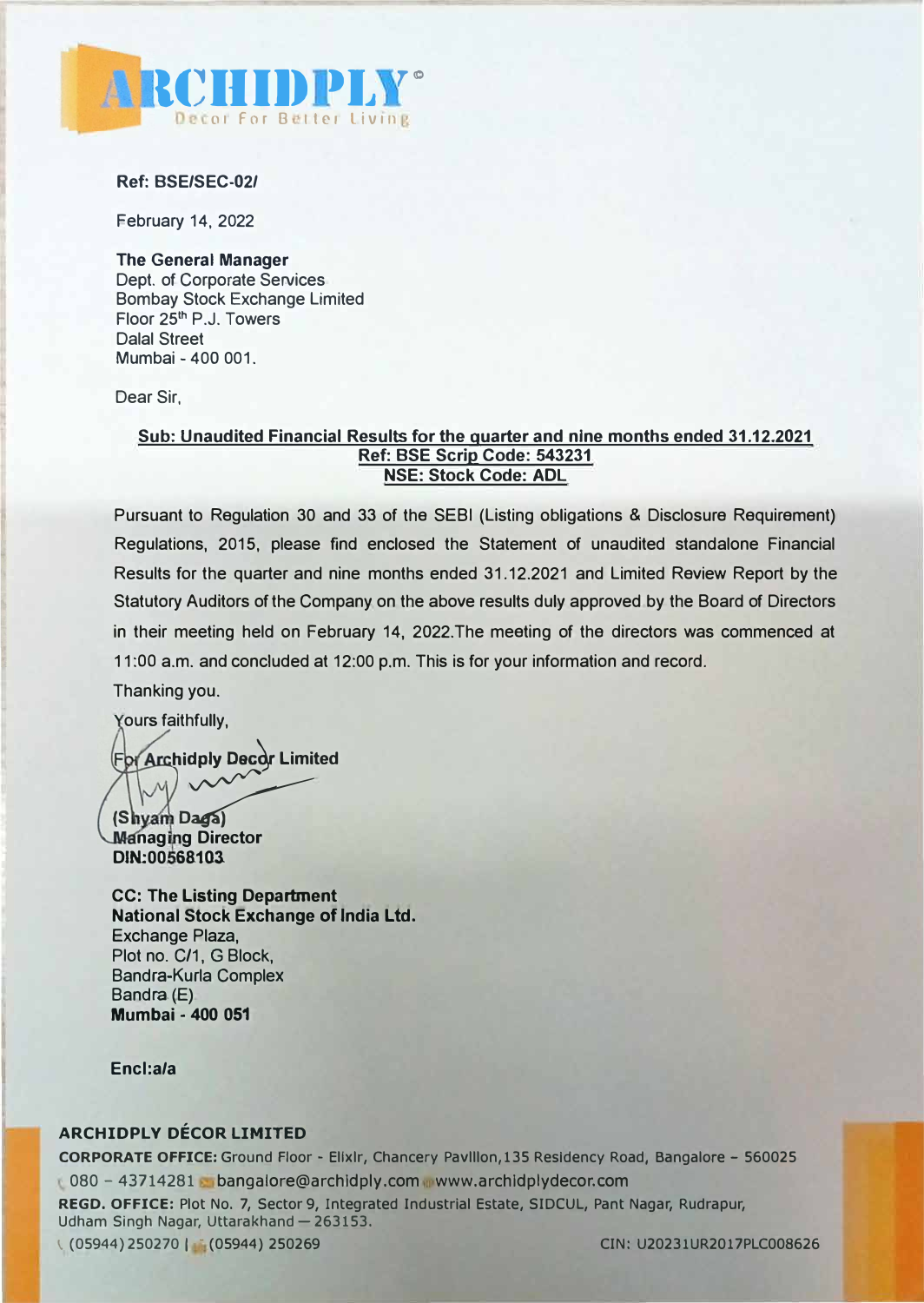#### ARCHIDPLY DÉCOR LIMITED Registered office Plot no. 7, Sector - 9, Integrated Industrial Estate, SIDCUL, Pant Nagar, Rudrapur, Udham Singh Nagar - 263153, Uttarakhand website : www.archidplydecor.com email: bangalore@archidply.com CIN: L20231UR2017PLC008626 STATEMENT OF UNAUDITED FINANCIAL RESULTS FOR THE QUARTER & NINE MONTH ENDED 31.12.2021

| Particulars                                                              | 3 Months ended           | 3 Months   | 3 Months                 |            | 9 Month ended 9 Month ended | (Rs. In Lakhs)<br>Year ended |
|--------------------------------------------------------------------------|--------------------------|------------|--------------------------|------------|-----------------------------|------------------------------|
|                                                                          | 31.12.2021               | 30.09.2021 | 31.12.2020               | 31.12.2021 | 31.12.2020                  | 31.03.2021                   |
|                                                                          | UnAudited                | UnAudited  | UnAudited                | UnAudited  | UnAudited                   |                              |
| 1. Income                                                                |                          |            |                          |            |                             | Audited                      |
| a. Revenue from operations                                               | 1,152.15                 | 1,221.81   | 948.40                   | 3,033.03   | 1.887.75                    | 3,225.12                     |
| b. Other Income                                                          | 31.03                    | 58.56      | 32.29                    | 134.34     | 117.10                      | 165.56                       |
| Total Income (1)                                                         | 1,183.19                 | 1,280.37   | 980.69                   | 3,167.37   | 2,004.85                    | 3,390.67                     |
| 2. Expenditure                                                           |                          |            |                          |            |                             |                              |
| a. cost of materials consumed                                            | 514.21                   | 683.18     | 348.55                   | 1,619.39   | 789.73                      | 1,443.27                     |
| b. Purchases of stock -in -trade                                         | 215.73                   | 219.43     | 183.55                   | 602.45     | 369.35                      | 604.06                       |
| c.Changes in inventories of finished goods, work in progress and stock   | 79.44                    | 23.28      | 95.66                    | 19.04      | 95.01                       | 204.74                       |
| in trade                                                                 |                          |            |                          |            |                             |                              |
| d. Employee benefits expense                                             | 99.29                    | 110.23     | 114.71                   | 313.80     | 317.01                      | 422.43                       |
| e. Finance Costs                                                         | 43.66                    | 50.57      | 62.55                    | 140.44     | 199.82                      | 256.30                       |
| f. Depreciation and amortisation expense                                 | 30.43                    | 31.36      | 30.81                    | 92.07      | 99.29                       | 131.38                       |
| g. Other expenditure                                                     | 161.91                   | 144.46     | 130.01                   | 380.80     | 256.05                      | 443.34                       |
| Total Expenditure (2)                                                    | 1,144.67                 | 1,262.52   | 965.84                   | 3,167.99   | 2,126.26                    | 3,505.52                     |
| 3. Profit from before Exceptional items & tax(1-2)                       | 38.52                    | 17.85      | 14.84                    | (0.62)     | (121.41)                    | (114.84)                     |
| 4. Prior Period Income(+)/(-)Expenditure                                 | 0.01                     | (0.39)     | (7.26)                   | 0.89       | (9.72)                      | (8.81)                       |
| 5. Profit Before Taxation                                                | 38.52                    | 17.46      | 7.58                     | 0.28       | (131.13)                    | (123.65)                     |
| 6. Tax Expense                                                           |                          |            |                          |            |                             |                              |
| - Current tax                                                            | $\overline{a}$           |            |                          |            |                             |                              |
| - Taxes for earlier year                                                 | $\overline{\phantom{a}}$ |            |                          |            |                             |                              |
| - Deferred tax                                                           | 10.83                    | 5.34       | 1.25                     | 2.51       | (3.69)                      | (53.08)                      |
| 7. Profit for the period from continuing operations                      | 27.69                    | 12.12      | 6.33                     | (2.23)     | (127.44)                    | (70.57)                      |
| 8. Other Comprehensive Income                                            |                          |            |                          |            |                             |                              |
| A i) Items that will not be reclassified to profit or loss               |                          |            |                          |            |                             |                              |
| Defined benefit plan acturial gains/(losses)                             | 3.00                     | 2.90       | $\overline{\phantom{a}}$ | 8.80       |                             | 10.51                        |
| ii) Income Tax relating to items that will not be reclassified to profit | 0.78                     | 0.76       |                          | 2.29       |                             | 2.73                         |
| or loss                                                                  |                          |            |                          |            |                             |                              |
| B i) Items that will be reclassified to profit or loss                   |                          |            |                          |            |                             |                              |
| Dimunition in the value of Investment                                    |                          |            | ٠                        |            |                             |                              |
| ii) Income Tax relating to items that will not be reclassified to profit |                          |            |                          |            |                             |                              |
| or loss                                                                  |                          |            |                          |            |                             |                              |
| Total                                                                    | 3.78                     | 3.66       |                          | 11.09      |                             | 13.24                        |
| 9. Total Comprehensive income for the period (7+8)                       | 31.47                    | 15.78      | 6.33                     | 8.86       | (127.44)                    | (57.33)                      |
| 10 (a) Paid up Equity Share Capital(face Value Rs. 10/- per share)       | 556.63                   | 556.63     | 556.63                   | 556.63     | 556.63                      | 556.63                       |
| 10 (b) Reserves                                                          |                          |            |                          |            |                             | 4,379.01                     |
| 11. Earnings Per Share (EPS)                                             |                          |            |                          |            |                             |                              |
| Basic and diluted EPS *                                                  |                          |            |                          |            |                             |                              |
| b) Basic and diluted EPS after Extraordinary items for the period, for   | 0.50                     | 0.22       | 0.11                     | (0.04)     | (2.29)                      | (1.27)                       |
| the year to date<br>Not Annualised for Quarter                           |                          |            |                          |            |                             |                              |

Notes

1. The above unaudited Financial results of Archidply Décor Limited ("The Company") have been reviewed by the Audit Committee and approved by the Board of Directors of the Company at its meetings held on February 14,2022 .Limited Review of these results as required under Regulation 33 of SEBI (LODR) regulation, 2015, has been completed by the statutory Auditor of the Company. The Statutory Auditor has issued an unqualified review report thereon.

2. This unaudited Financial Results have been prepared in accordance with the Companies (Indian Accounting Standards) Rules, 2015 (Ind AS) prescribed under Sec 133

of Companies Act, 2013 and other recognised accounting practises and policies to the extent applicable.

3. The Company has not discontinued any of its operations during the period under review

4. Figures for the previous periods have been regrouped and reclassified to confirm to the classification of the current period, wherever necessary

5. There are no exceptional / extraordinary items during the Year ended 31, March, 2021 and quarter ended 31st December, 2021